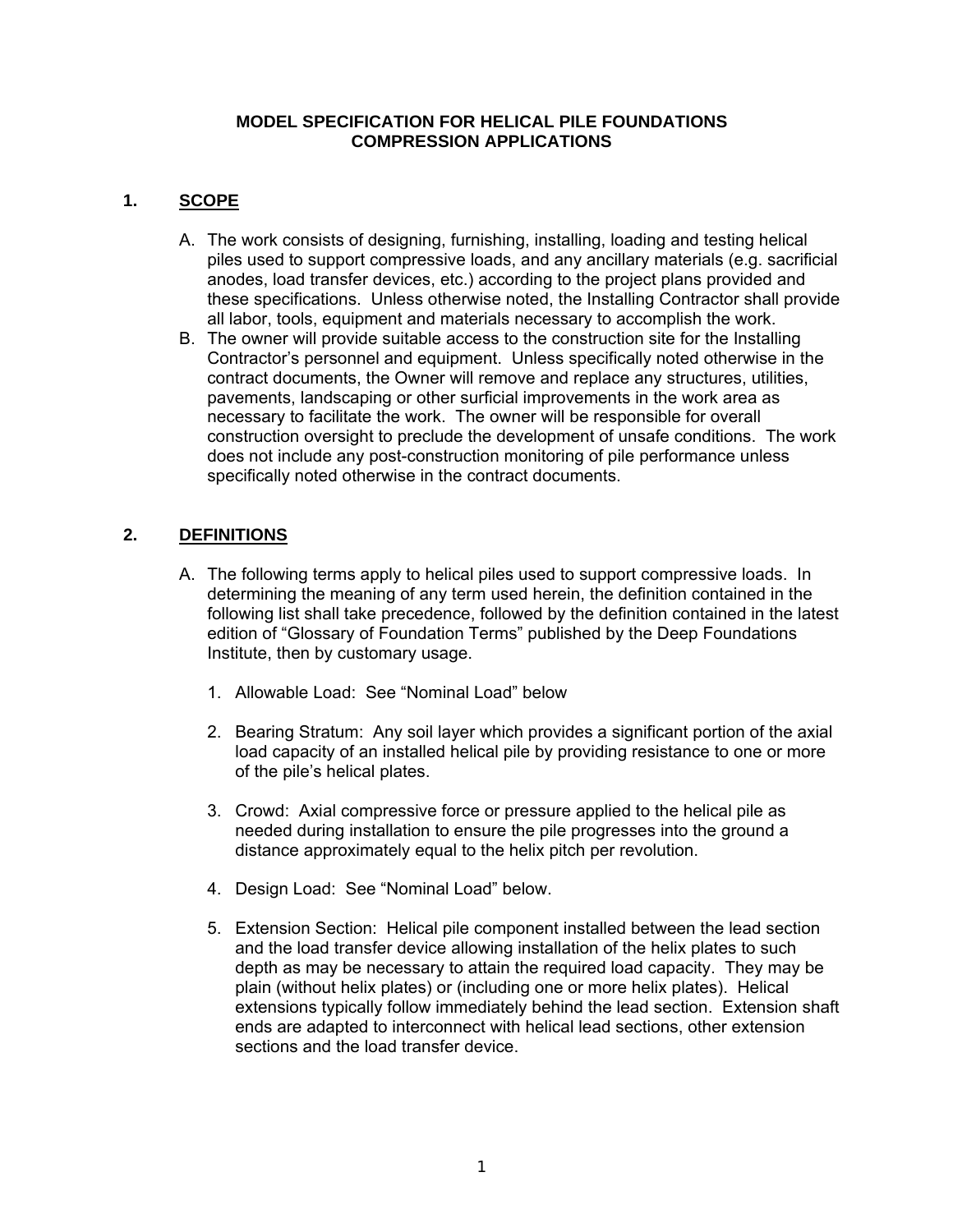- 6. Effective Torsional Resistance: The average installation torque typically taken over a distance equal to the last three diameters of penetration of the largest helix plate.
- 7. Factored Load: Nominal load times the required load factor (Load Resistance Factor Design) or safety factor (Allowable Stress Design).
- 8. Geotechnical Capacity (a.k.a. Ultimate Soil Capacity): The maximum load that can be resisted through the bearing of helix plates on the soil in which they are embedded.
- 9. Helical Pile: Consists of 1) One or more helical deformed plates ("helix plates") attached to a central shaft and 2) Load transfer device for attachment to a structure. It may also include surface coating or other corrosion protection means. It is installed by screwing into the soil with down pressure ("crowd"), and thereafter resists compressive loads through bearing of the helical plates on the soil in which they are embedded.
- 10. Helical Plate: Generally round steel plate formed into a helical spiral and welded to the central steel shaft. When rotated in the ground, the helical shape provides thrust along its longitudinal axis thus aiding in pile installation, plus the plate transfers axial load to the soil through bearing.
- 11. Lead Section: The first helical pile component installed into the soil. It consists of one or more helical plates welded to the central steel shaft.
- 12. Limit State: A condition beyond which a helical pile component or interface becomes unfit for service and is judged to be no longer useful for its intended function (serviceability limit state) or to be unsafe (strength limit state).
- 13. Loads: Forces or other actions that result from the weight of all building materials, occupants and their possessions, environmental effects, differential movement, and restrained dimensional changes. Permanent loads are those loads in which variations over time are rare or of small magnitude. All other loads are variable loads (see also Nominal Load below).
- 14. Load Factor: A factor that accounts for deviations of the actual load from the nominal load (Load Resistance Factor Design).
- 15. Mechanical Strength: The maximum compressive load that can be resisted by the structural elements of a helical pile.
- 16. Nominal Load: The magnitude of the loads determined by the Owner's engineer, which includes dead, live, soil, wind, snow, rain, flood and earthquake.
- 17. Reveal: The distance from ground surface to the end of the last installed extension of a pile, measured along the pile's longitudinal axis.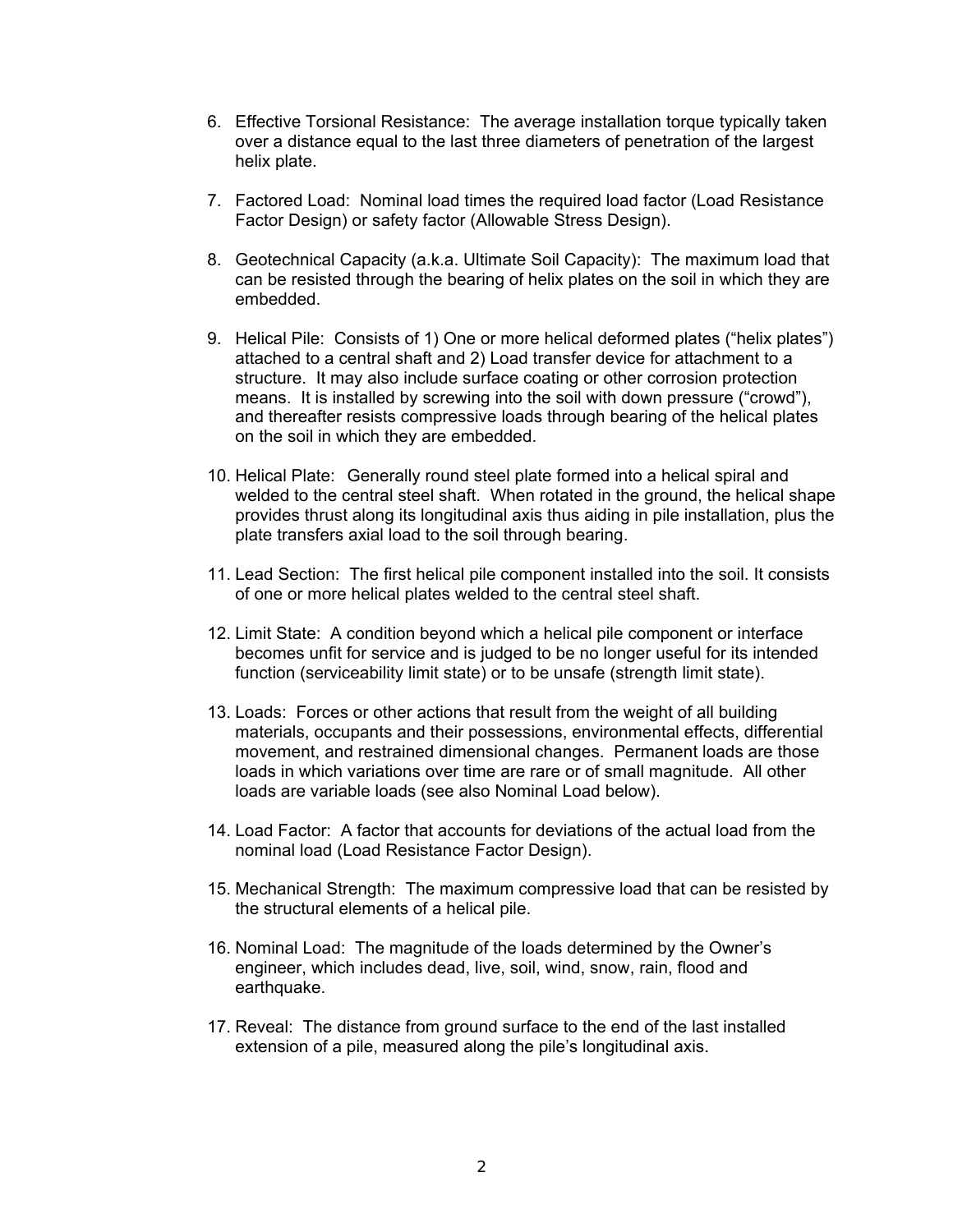- 18. Safety Factor: The ratio of the ultimate compression resistance to the nominal load used for the design of any helical pile component or interface (Allowable Stress Design).
- 19. Load Test: A procedure to test the capacity and relation of load to movement by applying a compressive load on the helical pile.
- 20. Working Load: See "Nominal Load" above.
- 21. Ultimate Bearing Resistance: Limit state based on the lesser of mechanical strength or geotechnical capacity of the helical pile defined as the point at which no additional load can be justified.

## **3. HELICAL PILE MANUFACTURERS**

- A. Foundation Supportworks, Inc., 12330 Cary Circle, Omaha, NE 68128; Phone: (800) 281-8545; Fax: (402) 393-4002.
- B. Due to the special requirements for design and manufacture of helical piles, the piles shall be obtained from Foundation Supportworks, Inc., or other qualified manufacturer with an approved equivalent product. A request to substitute any other manufactured helical product must be submitted to the Engineer for review not less than seven (7) calendar days prior to the bid date. The request must include:
	- 1. Product drawings, details, and all necessary technical data sufficient to qualify the proposed product substitution.
	- 2. Evidence of competence in the manufacture of helical piles shall be provided to the owner's satisfaction and may include any or all of the following:
		- a. At least three years of production experience making helical piles, or
		- b. The manufacturer's helical piles have been used successfully in at least three engineered construction projects within the last three years, or
		- c. Product acceptance by the local building code official(s) having jurisdiction over the project, or
		- d. Current ICC-ES product evaluation report or complete description of product testing and manufacturing quality assurance programs used to assess and maintain product quality.

## **4. ACCEPTABLE PRODUCTS**

- A. Hollow Round Shaft Helical Piles
	- 1. Hollow round shaft helical piles shall be used to resist compression loads. Round shaft helical piles are generally more resistant to bending or buckling over solid square shaft counterparts due to superior sectional properties and coupling details.
	- 2. Pile shaft sections shall be in direct contact within couplings so as to remove coupling bolts and coupler welds from the "in-service" load path.
	- 3. Pile shafts and couplings shall have a fit-up tolerance of 1/16-inch or less.
	- 4. Helix blades shall meet the following geometry and spacing criteria to minimize soil disturbance:
		- a. True helix shaped blades that are normal with the shaft such that the leading and trailing edges are within ¼-inch of parallel.
		- b. Helix pitch is 3 inches  $\pm \frac{1}{4}$ -inch.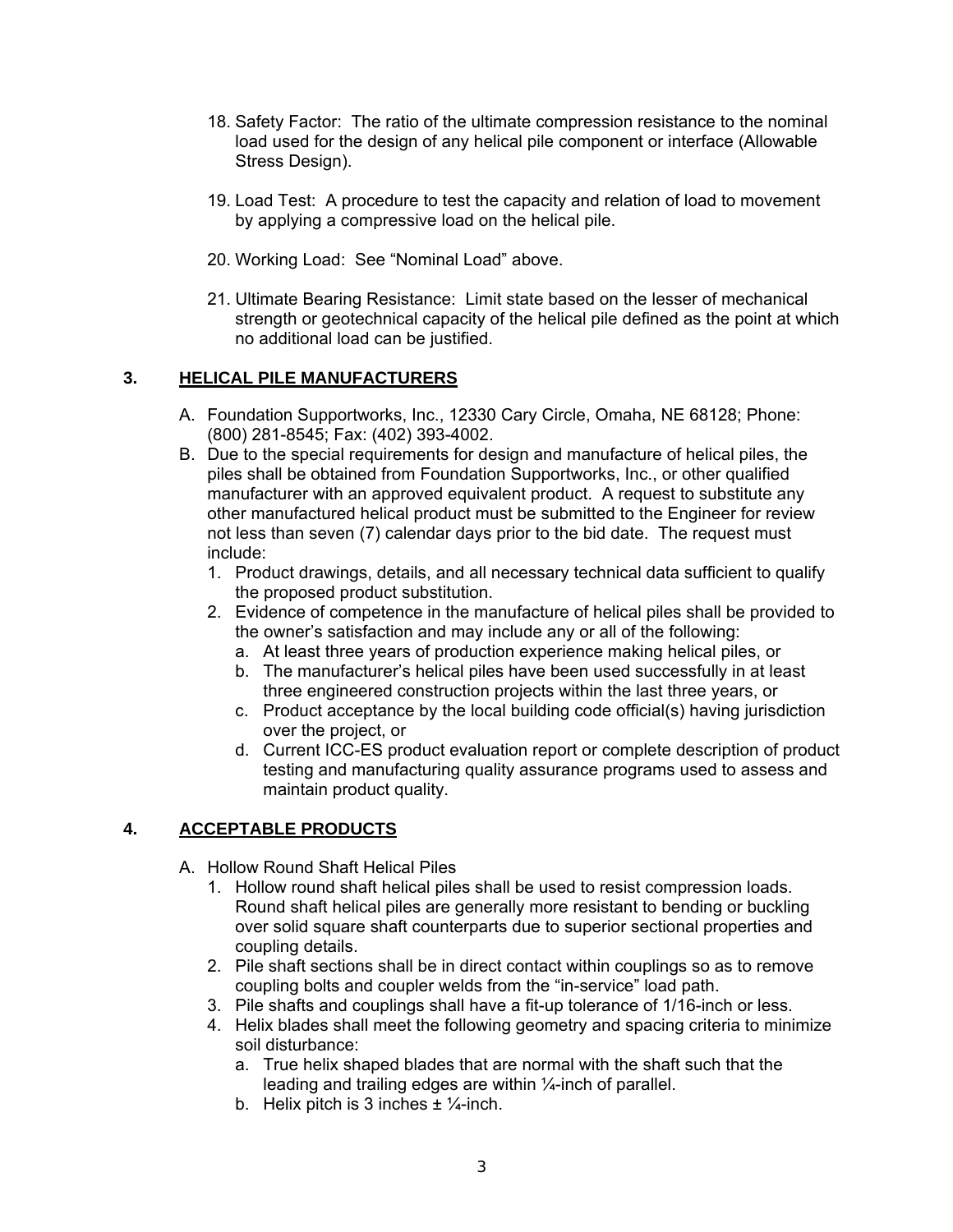- c. All helix blades have the same pitch.
- d. Helix blades have circular edge geometry.
- e. Helix spacing along the shaft shall be between 2.4 and 3.6 times the helix diameter.
- f. Helix blades are arranged such that they theoretically track that same path as the leading helix.

#### **5. DESIGN AND PERFORMANCE REQUIREMENTS**

- A. Helical piles shall be designed to support the nominal compressive load(s) as shown on the project plans. The overall length, helix configuration and minimum effective torsional resistance of a helical pile shall be such that the required geotechnical capacity is developed by the helix plate(s) in an appropriate bearing stratum(s).
- B. All steel structure pile components shall be designed within the limits provided by the American Institute of Steel Construction (AISC). Either Allowable Stress Design (ASD) or Load & Resistance Factor Design (LRFD) are acceptable methods of analysis.
- C. Except where noted otherwise on the project plans, all piles shall be installed to provide a minimum factor of safety against ultimate bearing resistance of 2. Piles must satisfy the deflection criteria stated on the plans or drawings.
- D. Except where noted otherwise on the project plans, each pile shall be designed to meet a corrosion service life of 50 years.
- E. The pile design shall take into account such pile spacing, soil stratification, corrosion and strain compatibility issues as are present for the project.

#### . **6. QUALIFICATIONS OF INSTALLING CONTRACTOR AND DESIGNER**

- A. The Installing Contractor and pile designer shall submit to the Owner or Owner's representative a proposal including the following documentation. Work shall not begin until all the submittals have been received and approved by the owner. All costs associated with incomplete or unacceptable submittals shall be the responsibility of the Installing Contractor.
- B. Evidence of Installing Contractor's competence in the installation of helical piles shall be provided to the owner's satisfaction and may include any or all of the following:
	- 1. Pile manufacturer's certificate of competency in installation of helical piles, or
	- 2. A list of at least three projects completed within the previous three years wherein the Installing Contractor installed helical piles similar to those shown in the project plans, such list to include names and phone numbers of those project owner's representatives who can verify the Installing Contractor's participation in those projects, or
	- 3. A letter from the pile manufacturer, pile distributor or manufacturer's representative expressing ability and intent to provide on-site supervision of the pile installation.
- C. A listing of all safety violations lodged against the Installing Contractor within the previous three years and the current status or final resolutions thereof. Descriptions of safety improvements instituted within the previous three years may also be submitted, at the Installing Contractor's discretion.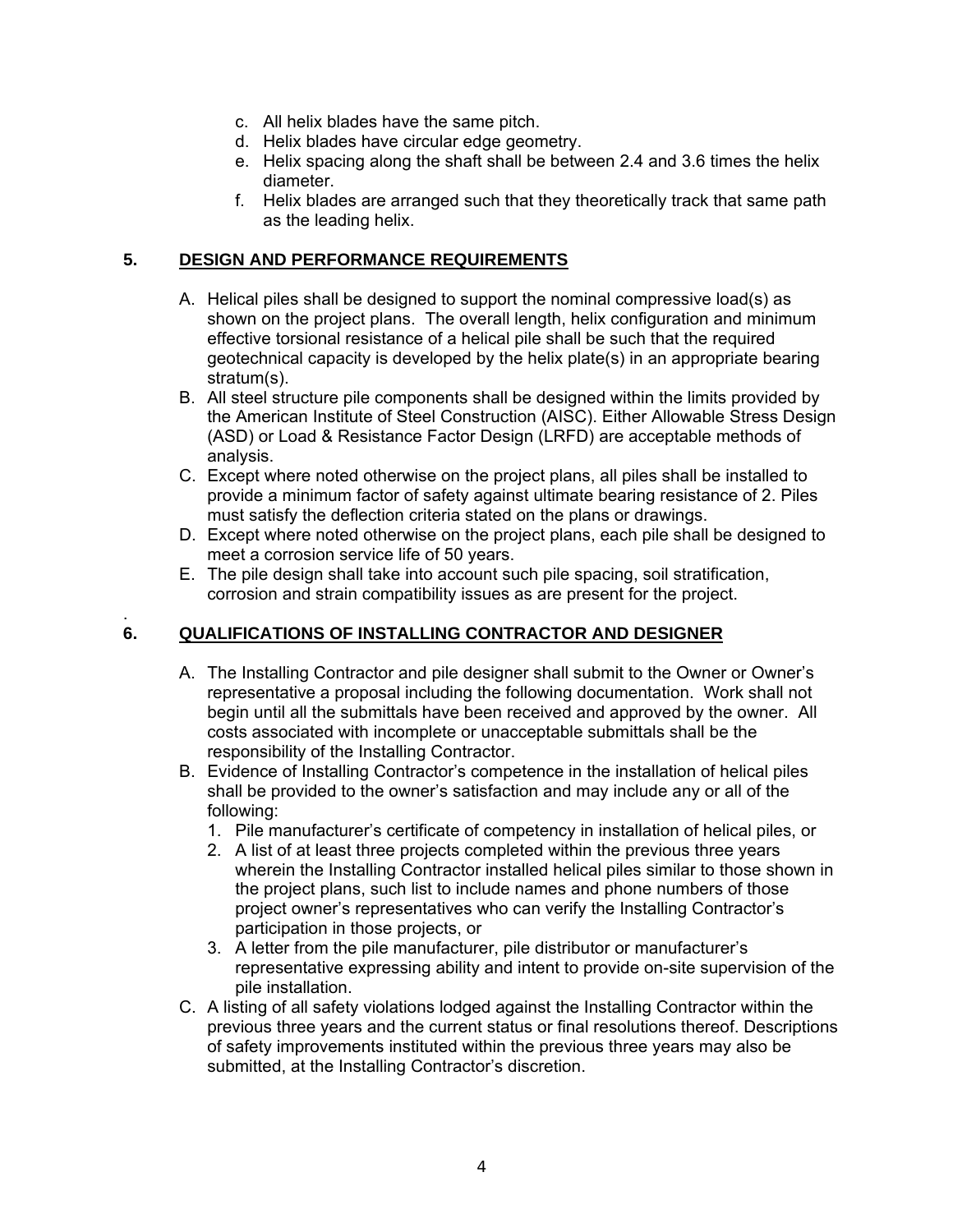- D. Evidence of pile designer's competence: evidence of competence in the design of helical pile shall be provided to the Owner's satisfaction and may include any or all of the following:
	- 1. Registration as a Professional Engineer or recognition by the local jurisdictional authority, or
	- 2. A list of at least three projects completed within the previous three years wherein the pile designer designed helical piles similar to those shown in the project plans, such list to include names and phone numbers of those project owner's representatives who can verify the engineer's participation in those projects, or
	- 3. Recommendation from the pile manufacturer, pile distributor or manufacturer's representative.

## **7. PRE-CONSTRUCTION SUBMITTALS**

- A. Within 2 weeks of receiving the contract award, the Installing Contractor and/or pile designer shall submit the following helical pile design documentation:
	- 1. Certification from the pile designer that the proposed piles meet the requirements of Section 4.
	- 2. Qualifications of pile installer per Sections 6.B and 6.C.
	- 3. Qualifications of pile designer per Section 6.D.
	- 4. Product designations for helix and extension sections and all ancillary products to be supplied at each helical pile location.
	- 5. Individual pile nominal loads.
	- 6. Individual pile loading requirements (if any).
	- 7. Manufacturer's published allowable system capacities for the pile assemblies, including load transfer devices.
	- 8. Calculated theoretical geotechnical capacity of piles.
	- 9. Minimum effective torsional resistance criteria.
	- 10. Maximum allowable installation torque of pile.
	- 11. Minimum embedment lengths and such other site specific embedment depth requirements as may be appropriate for the site soil profiles.
	- 12. Inclination angle and location tolerance requirements.
	- 13. Copies of certified calibration reports for torque measuring equipment and load test measuring equipment to be used on the project. The calibrations shall have been performed within one year of the proposed starting date for helical pile installation or as recommended by the equipment manufacturer based on the proposed starting date.

## **8. PLACEMENT REQUIREMENTS**

- A. Helical piles shall be installed within 3 inches of the indicated plan location.
- B. Helical pile shaft alignment shall be within 2 degrees of the inclination angle shown on the plans.
- C. Top elevation of helical piles shall be within 2 inches of the design vertical elevation.
- D. When pile placement is not shown on the project plans, the placements, alignments and their respective tolerances shall be included as part of the design submittal.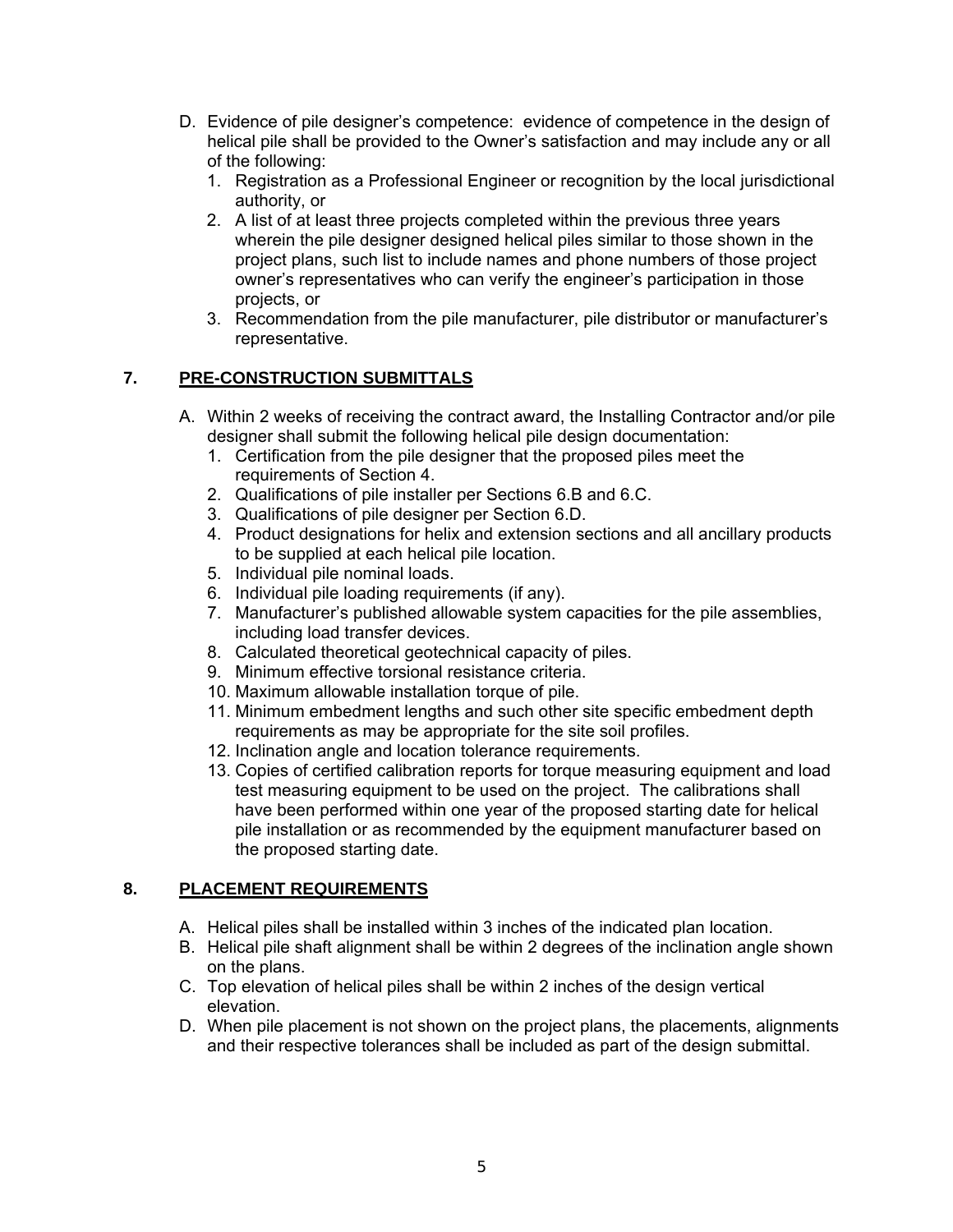#### **9. PILE INSTALLATION**

- A. Before entering the construction site to begin work, the Installing Contractor shall provide proof of insurance coverage as stated in the general specifications and/or contract.
- B. Installing Contractor shall furnish and install all helical piles per the project plans and approved pile design documentation. In the event of conflict between the project plans and the approved pile design documentation, the Installing Contractor shall not begin construction on any affected items until such conflict has been resolved.
- C. The Installing Contractor shall conduct his construction operations in a manner to insure the safety of persons and property in the vicinity of the work. The Installing Contractor's personnel shall comply with safety procedures in accordance with OSHA standards and any established project safety plan.
- D. The Installing Contractor shall request marking of underground utilities by an underground utility location service as required by law, and shall avoid contact with all marked underground facilities.
- E. The portion of the construction site occupied by the Installing Contractor, his equipment and his material stockpiles shall be kept reasonably clean and orderly.
- F. Installation of helical piles may be observed by representatives of the Owner for quality assurance purposes. The Installing Contactor shall give the Owner's representative at least 24 hours prior notice of pile installation operations.
- G. The helical pile installation technique shall be such that it is consistent with the geotechnical, logistical, environmental, and load carrying conditions of the project. The lead section shall be positioned at the location as shown on the pile design drawings. Inclined helical piles can be positioned perpendicular to the ground to assist in initial advancement into the soil before the required batter angle shall be established. After initial penetration, the required inclination angle shall be established. The helical pile sections shall be engaged and advanced into the soil in a smooth, continuous manner at a rate of rotation of 5 to 25 RPM's. Sufficient down pressure (crowd) shall be applied to uniformly advance the helical pile sections a distance approximately equal to the pitch of the helix plate per revolution. The rate of rotation and magnitude of down pressure shall be adjusted for different soil conditions and depths. Extension sections shall be provided to obtain the required minimum overall length and minimum effective torsional resistance as shown on the project plans.

## **10. TERMINATION CRITERIA**

- A. The minimum overall length criteria and the minimum effective torsional resistance criteria as specified in the Pre-Construction Submittals must be satisfied prior to terminating the pile installation. In the event any helical pile fails to meet these production quality control criteria, the following pre-qualified remedies are authorized:
	- 1. If the installation fails to meet the minimum effective torsional resistance criterion at the minimum embedment length:
		- a. Continue the installation to greater depths until the torsional resistance criterion is met, provided that, if a maximum length constraint is applicable, continued installation does not exceed said maximum length constraint, or
		- b. Demonstrate acceptable pile performance through proof testing, or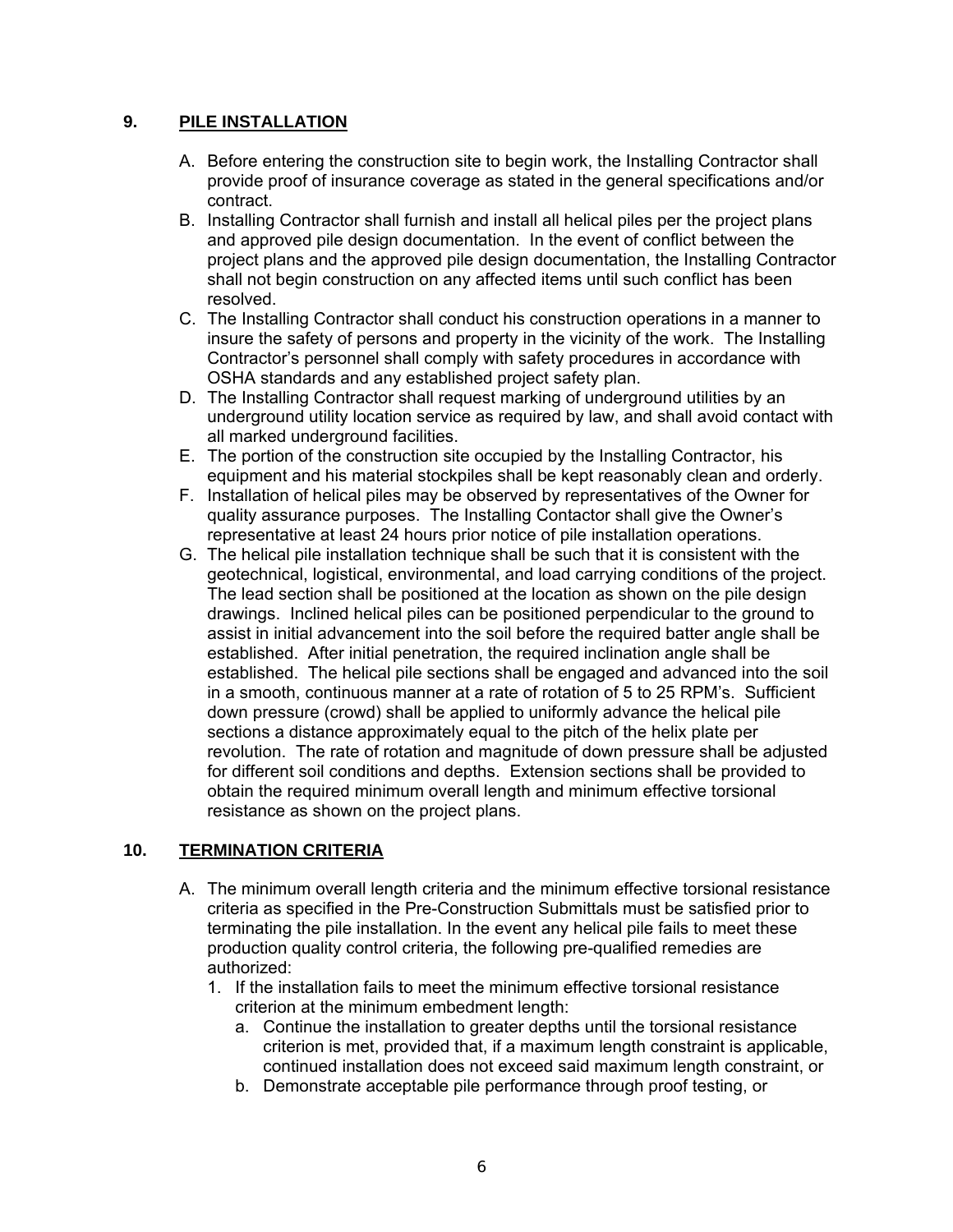- c. Replace the pile with one having a different helix configuration. The replacement pile must not exceed any applicable maximum embedment length and either (A) be embedded to a length that places its last helix at least three times its own diameter beyond the position of the first helix of the replaced pile and meet the minimum effective torsional resistance criterion, or (B) pass proof testing.
- 2. If the torsional resistance during installation reaches the helical pile's allowable torque rating prior to satisfaction of the minimum embedment length criterion:
	- a. Terminate the installation at the depth obtained if allowed by the owner's representative, or
	- b. Replace the pile with one having a shaft with a higher torsional strength rating. This replacement pile must be installed to satisfy the minimum embedment length criterion. It must also be embedded to a length that places its last helix at least three times its own diameter beyond the position of the first helix of the replaced pile without exceeding any applicable maximum embedment length requirements and it must meet the minimum effective torsional resistance criterion, or
	- c. Replace the pile with one having a different helix configuration. This replacement pile must be installed to satisfy the minimum embedment length criterion. It must also be embedded to a length that places its last helix at least three times its own diameter beyond the position of the first helix of the replaced pile without exceeding any applicable maximum embedment length requirements, and it must meet the minimum effective torsional resistance criterion, or
	- d. If allowed by the pile location tolerance or approved by the Owner's representative, remove and reinstall the pile at a position at least three times the diameter of the largest helix away from the initial location. Original embedment length and torsional resistance criteria must be met. This pile repositioning may require the installation of additional helical piles with nominal loads adjusted for these spacing changes.
- 3. If the installation reaches a specified maximum embedment length without achieving the minimum effective torsional resistance criterion:
	- a. If allowed by the pile location tolerance or approved by the Owner's representative, remove and reinstall the pile at a position at least three times the diameter of the largest helix away from the initial location. Original embedment length and torsional resistance criteria must be met. This pile repositioning may require the installation of additional helical piles with nominal loads adjusted for these spacing changes, or
	- b. Demonstrate acceptable pile performance through proof testing, or
	- c. De-rate the load capacity of the helical pile and install additional piles as necessary. The de-rated capacity and additional pile location shall be subject to the approval of the Owner's representative, or
	- d. Replace the pile with one having a different helix configuration. This replacement pile must be installed to satisfy the minimum embedment length criterion and it must meet the minimum effective torsional resistance criterion.
- 4. If a helical pile fails to meet acceptance criteria in a performance or proof test:
	- a. Install the pile to a greater depth and installation torque and re-test provided that, if a maximum embedment length constraint is applicable, continued installation will not exceed said maximum length constraint, or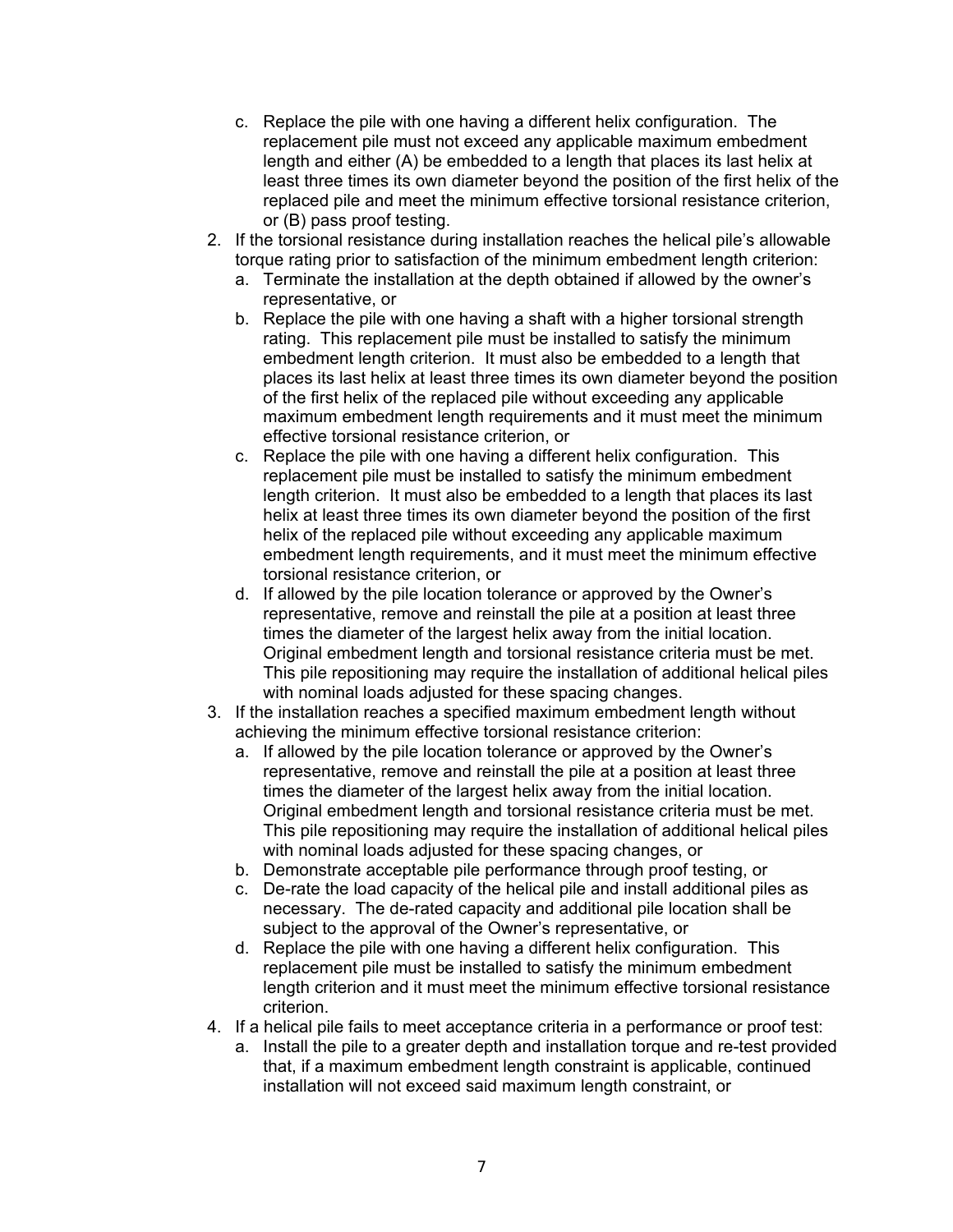- b. Replace the pile with one having more and/or larger helix plates. It must be embedded to a length that places its last helix at least three times its own diameter beyond the position of the first helix of the replaced pile without exceeding any applicable maximum embedment length requirements. This replacement pile must be re-tested, or,
- c. If approved by the Owner's representative, de-rate the load capacity of the helical pile and install additional piles. Additional piles must be installed at positions that are at least three times the diameter of the largest helix away from any other pile locations and are approved by the Owner's representative. Piles installed in cohesive soils shall not be spaced closer than four helix diameters.
- 5. Proof testing to qualify a pile under any of the foregoing remedial actions shall not be used to satisfy proof testing frequency requirements shown in the project plans or the design documentation. If a helical pile fails a production quality control criterion for any other reason, any proposed remedy must be approved by the Owner's representative prior to initiating its implementation at the project site.

# **11. INSTALLATION RECORD SUBMITTALS**

- A. The Installing Contractor shall provide the Owner, or his authorized representative, copies of individual helical pile installation records within 24 hours after each installation is completed. Formal copies shall be submitted (insert time frequency). These installation records shall include, but are not limited to, the following information:
	- 1. Date and time of installation
	- 2. Location of helical pile
	- 3. Actual helical pile type and configuration
	- 4. Total length of installed pile
	- 5. Installation torque log taken in 1 to 3-foot increments of the total pile length
	- 6. Actual inclination of the pile
	- 7. Actual effective torsional resistance
	- 8. Calculated geotechnical capacity based on actual torsional resistance and soil parameters appropriate for subsurface conditions within 3 helix diameters above the helix depth
	- 9. Comments pertaining to interruptions, obstructions, or other relevant information

## **12. PILE TESTING**

- A. If pile testing is required, the Installing Contractor shall furnish all labor, equipment and pre-production helical piles necessary to accomplish the testing as shown in the approved pile design documentation. Installing Contractor shall apply the specified loads for the specified durations and record the specified data, for the specified number of piles. No deviations from the test plan(s) will be allowed without explicit approval in writing from the Owner's representative. Pile testing shall be in accordance with ASTM D1143.
	- 1. Helical pile shall sustain the compression design capacity (1.0 DL) with no more than 0.5-inch total vertical movement of the pile head as measured relative to the top of the helical pile prior to the start of testing.
	- 2. Suggested load test increments: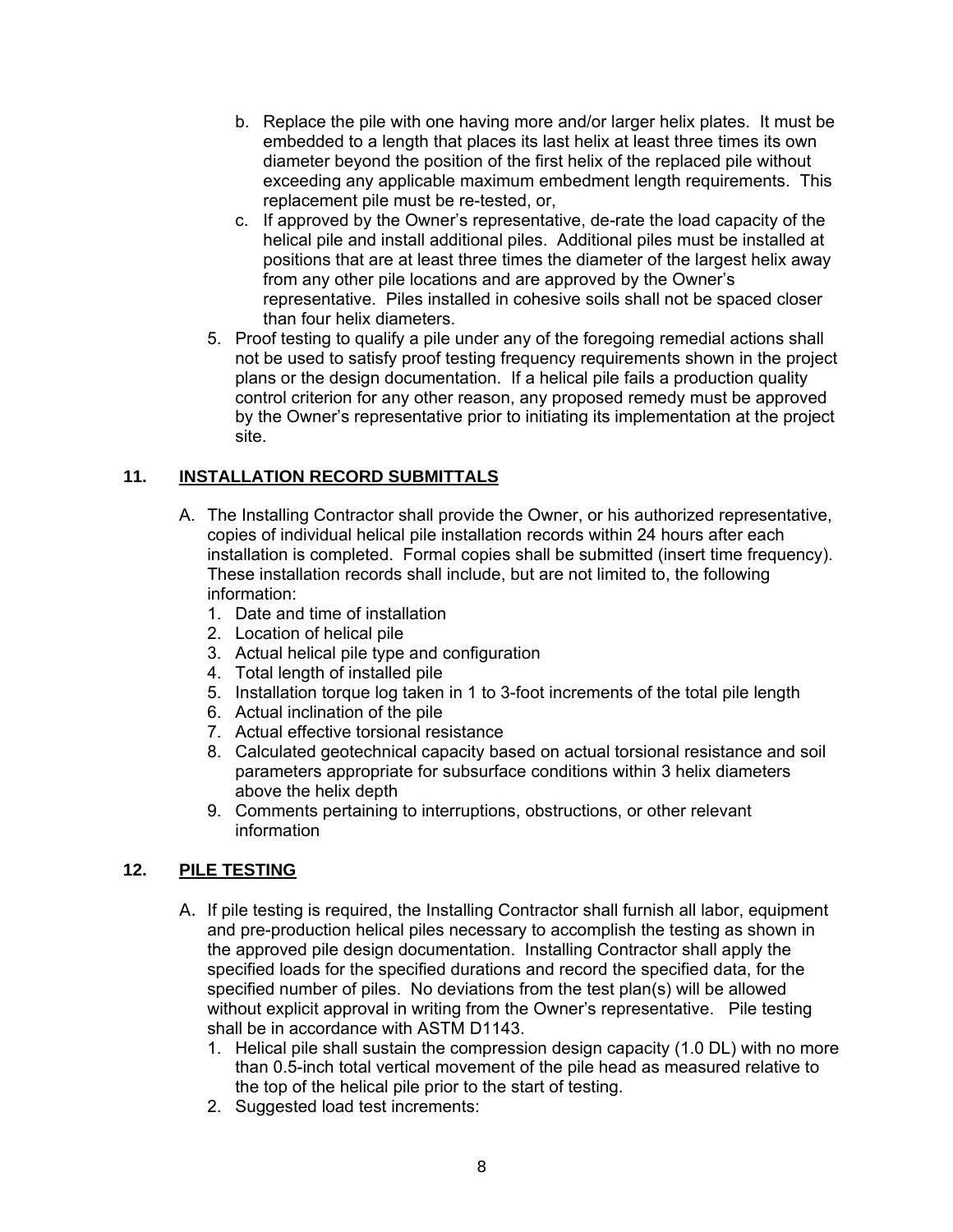| Increment | <b>Hold Time</b> |
|-----------|------------------|
|           | (Minutes)        |
| AL        | 1.0              |
| $0.20$ DL | 2.5              |
| 0.40 DL   | 2.5              |
| 0.60 DL   | 2.5              |
| $0.80$ DL | 2.5              |
| $1.0$ DL  | 2.5              |
| 0.75 DL   | 1.0              |
| $0.50$ DL | 1.0              |
| $0.25$ DL | 1.0              |
| AL        | 1.0              |
| $0.5$ DL  | 1.0              |
| $1.0$ DL  | 1.0              |
| 1.2 DL    | 2.5              |
| 1.4 DL    | 2.5              |
| $1.6$ DL  | 2.5              |
| 1.8 DL    | 2.5              |
| 2.0 DL    | 10.0             |
| $1.5$ DL  | 1.0              |
| $1.0$ DL  | 1.0              |
| 0.5 DL    | 1.0              |
| AL        | 5.0              |

DL = Design Load

AL = Alignment Load ≤ 0.10 DL

- B. Installing Contractor shall provide the owner, or owner's representative, copies of raw field test data or reports within 24 hours after completion of each load test. Formal test reports shall be submitted within 30 days following test completion. Formal test reports shall include, but are not limited to, the following information:
	- 1. Name of project and Installing Contractor
	- 2. Name of Installing Contractor's supervisor during installation
	- 3. Name of third party test agency, if any
	- 4. Pre-production or production test
	- 5. Date, time, and duration of test
	- 6. Unique identifier and location of helical pile tested
	- 7. Type of test (performance or proof)
	- 8. Description of calibrated testing equipment and test set-up
	- 9. Actual helical pile type and configuration
	- 10. Steps and duration of each load increment
	- 11. Cumulative pile-head movement at each load step

#### **13. CLEANUP**

A. Within one week of completion of the work, the Installing Contractor shall remove any and all material, equipment, tools, building materials, concrete